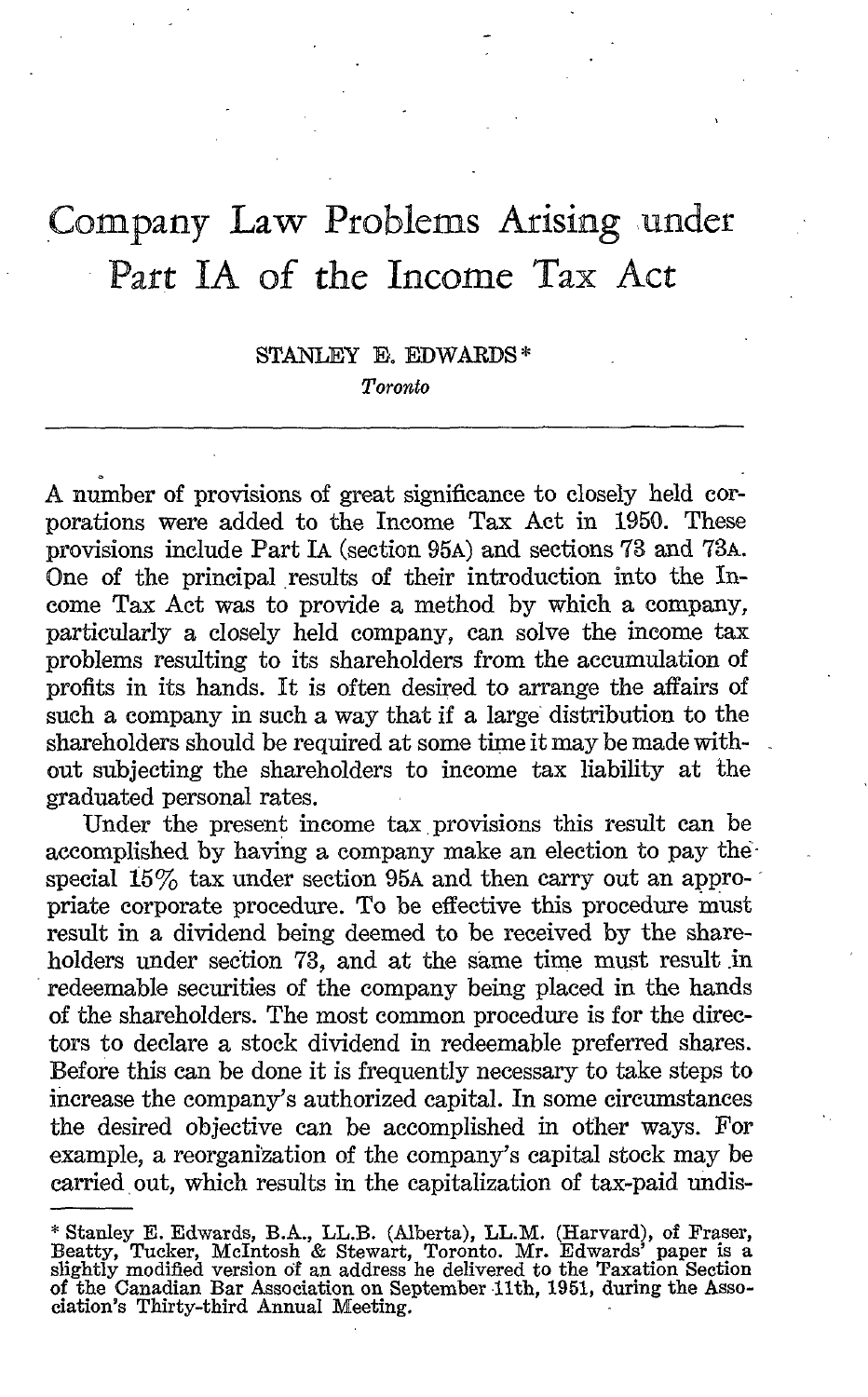tributed income . Another method sometimes employed is for the assets of a company to be sold to a new company in return for redeemable securities of the new company and for the original company then to be wound up and the securities of the new company distributed to its shareholders. In any event, it is clear that in order to get any benefit from payment of the  $15\%$  tax on its undistributed income, a company must carry out some rather cumbersome corporate procedures. The introduction of these provisions in the Income Tax Act has, inevitably, raised numerous questions of company law, some of which are fairly simple but others more perplexing. In this paper <sup>I</sup> propose to outline a few of these company law problems and, so far as <sup>I</sup> am able, indicate the answers to them.

## Power of Directors to Pay a Stock Dividend

The first problem relates to the power of the directors to pay a stock dividend. As I see it, there are two types of case in which the directors may have this power. The first is where they are given express authority to declare a stock dividend by the incorporating statute or by the company's charter. The second is where there is no such express authority but the shareholders unanimously agree to accept shares of the company in lieu of a cash dividend. The authorities are quite clear that unless one of these conditions is present a stock dividend may not be paid.'

The Dominion Companies Act provides that the directors of a company incorporated under it may declare a stock dividend only if they have been authorized to do so by a by-law which has been sanctioned by at least two-thirds of the votes cast at a meeting of shareholders. The Companies Acts of the provinces of Ontario, Quebec and New Brunswick expressly authorize the directors to pay a stock dividend. None of the other provincial Companies Acts, so far as I know, contain any provision relating to stock dividends. In the case of a company incorporated under any of these last mentioned statutes, the directors would not be authorized to declare a stock dividend unless express provision for it were contained in the letters patent or the articles of association . It may, of course, be possible for such a company to obtain supplementary letters patent or to amend the articles of association to provide that dividends may be paid in shares of the company.

Where the directors have no express authority to pay a stock

<sup>&#</sup>x27; Hoole v. Great Western Ry. Co. (1867), <sup>3</sup> Ch. App. 262.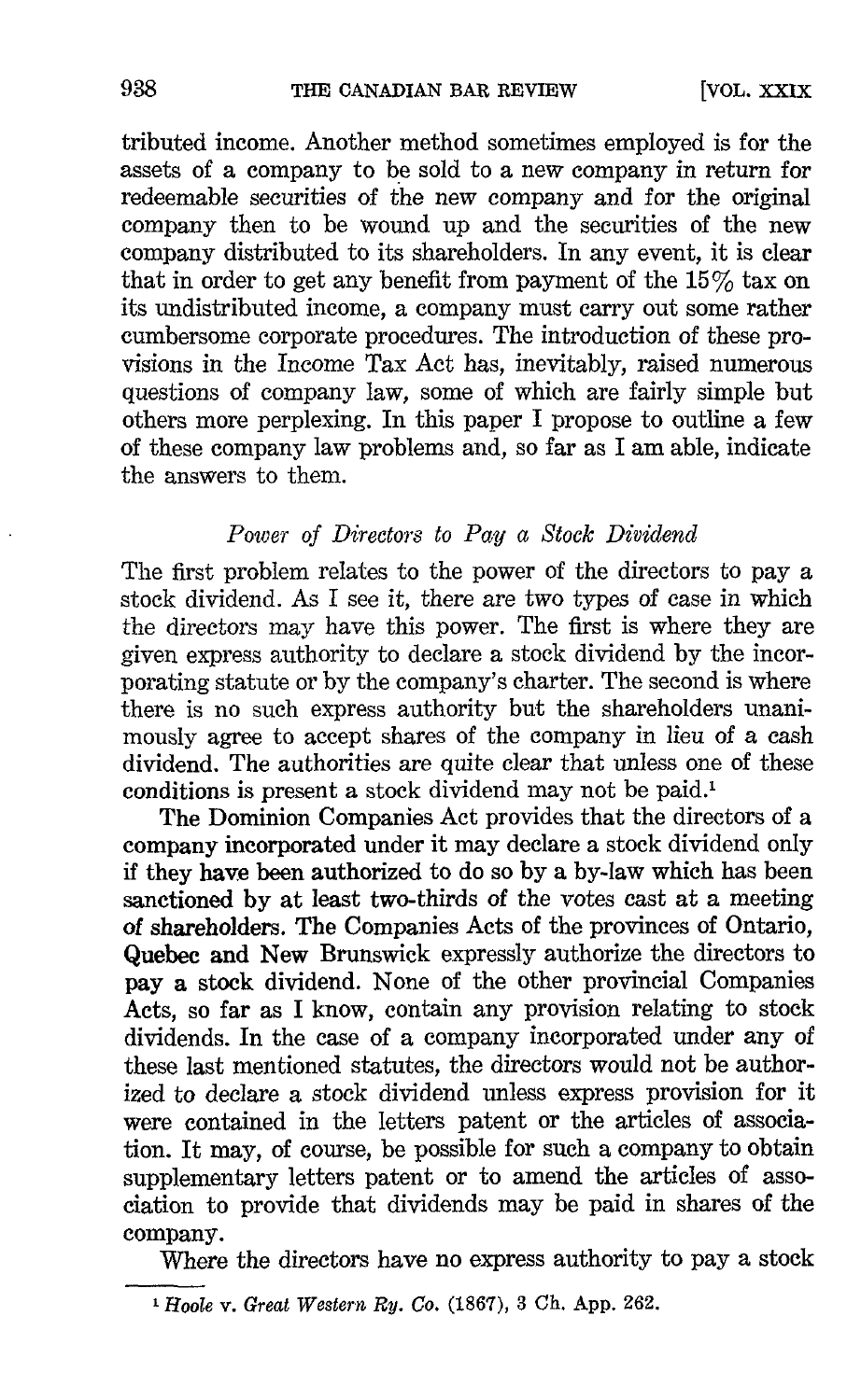# 1951] Company Law Problems Arising under Part IA 939

dividend but the shareholders unanimously agree to accept shares of the company in lieu of a cash dividend, the legal position is not entirely clear. My view that <sup>a</sup> stock dividend may validly be declared in these circumstances is based on the decision of the -Ontario Court of Appeal in Re Dorenwends Limited.<sup>2</sup> There is no need to go into all the facts of that case here. As I read the case, it establishes two principles. The first is that if the shareholders are in unanimous agreement they may deal with the surplus of a company as they see fit. The second is that where a company's surplus is dealt with in an unauthorized manner, but the same results could have been accomplished by following a different procedure, the transactions will not be set aside merely because the wrong procedure has been adopted. If the directors of a company have no express authority to issue a stock dividend, they can nevertheless accomplish the same result indirectly if they have the co-operation of all the shareholders. The directors may declare a dividend payable in cash. The shareholders may then subscribe the amount of the dividend for the purchase of capital stock of the company. Consequently, I submit that on the basis of the Dorenwends decision the directors; with the concurrence of all the shareholders, can accomplish the same result in a more direct manner by issuing a stock dividend in the first place.

## Power of Directors to Take Action without Approval of Shareholders

The next problem I would draw to your attention relates to the power of directors to make an election under section 95A without the approval of the shareholders, particularly if some of the shareholders object. As you know, the directors of a company have a fiduciary duty to the company. In the exercise of their powers they are bound to act in good faith for the benefit of the company.8 It is difficult to see how a company can benefit from making an election under section 95A, although the election may certainly be advantageous to its shareholders. This is also true, however, in the case of the declaration of a dividend. It seems to me that if all the shareholders stand to gain equally from payment by a company of the  $15\%$  tax, there would not be much likelihood that a shareholder could successfully attack the making of the election. Nevertheless, it would appear to be the safest course,

<sup>2</sup> (1924), 55 O.L.R. 413.<br>
<sup>3</sup> The Sun Trust Company Limited v. Begin, [1937] S.C.R. 305, at pp.<br>
307-8; Plain Ltd. v. Kenley and Royal Trust Co., [1931] 2 D.L.R. 801, at pp.<br>
803-4; In re International Equities Limited; 514, at p. 517.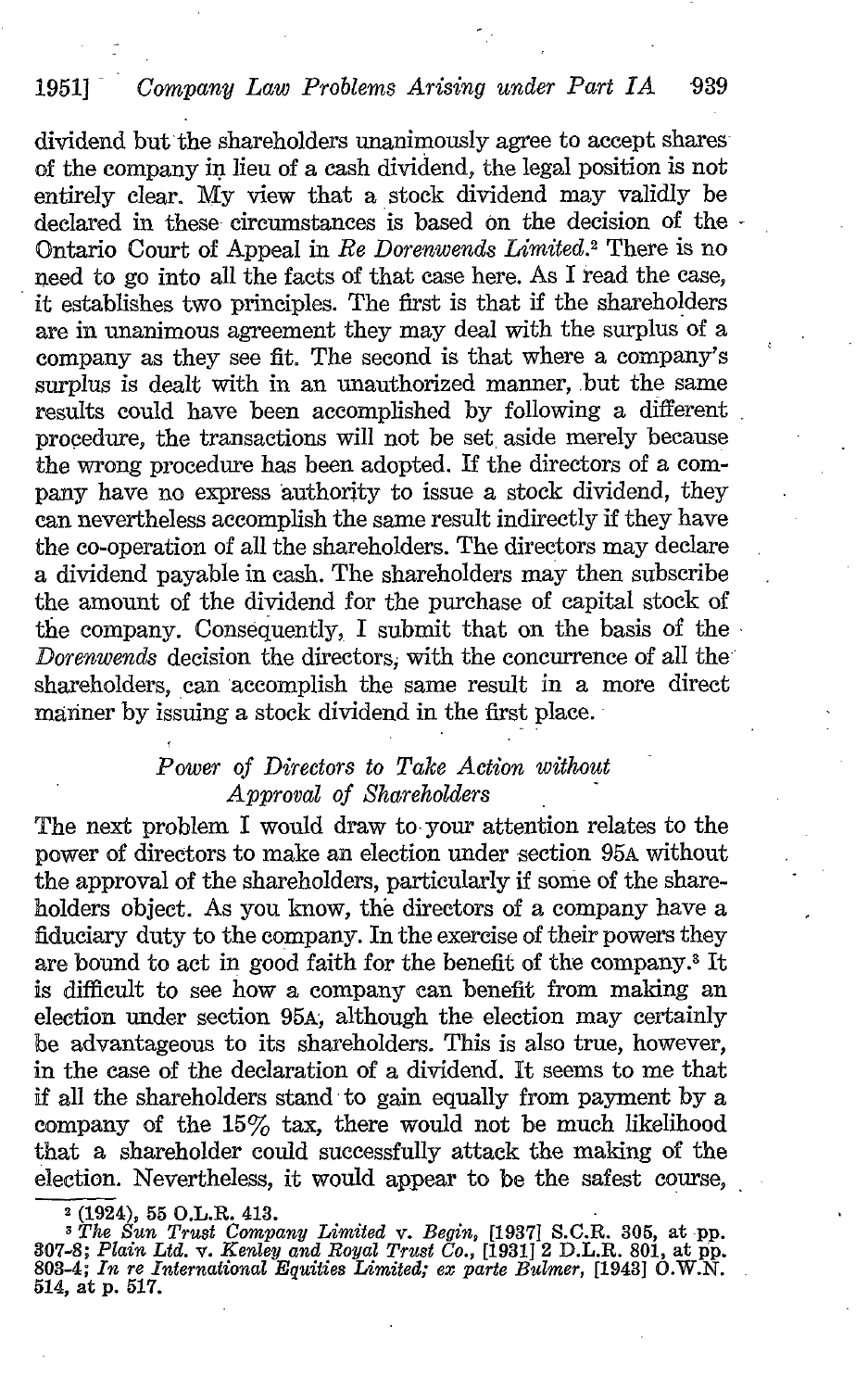where feasible, for the directors to have all or substantially all the shareholders approve an election under section 95A.

There may be cases in which some of the shareholders do not stand to benefit from payment of the  $15\%$  tax. For example, some of them may be non-residents who would not receive any credit, under the tax laws of the countries where they are resident, for the  $15\%$  tax paid by the Canadian company. In these circumstances it would seem to me to be risky for the directors to make an election without the approval of all those shareholders.

The same type of problem may arise in a more acute form at the stage where the directors propose to capitalize tax-paid undistributed income. For example, the payment of a stock dividend may subject non-resident shareholders to heavy and in some cases confiscatory taxation under the tax laws of the countries where they are resident. Although I know of no closely parallel decided cases, it would appear that such action might be restrained or set aside on the general principle that the directors are not permitted to exercise a fraud on minority shareholders.<sup>4</sup> A court might well hold, in these circumstances, that it would be fraudulent for the majority shareholders to obtain a tax advantage for themselves at the expense of the minority .

#### Permitted Amount of Stock Dividend

Another problem which sometimes arises is the amount of the stock dividend a company may legally pay. This problem is most likely to arise where a company wishes to capitalize a capital surplus as well as its undistributed income on hand. Ordinarily, the amount of the stock dividend which may be issued is the amount of the dividend the directors may lawfully declare payable in money. Where the authorizing provision is in these terms the problem of the amount of the stock dividend which may be paid is the same as the problem of the amount of the cash dividend which may be declared.

Although the amount of a dividend or a stock dividend is seldom questioned by a shareholder, it may at some stage be challenged by a liquidator or by creditors. In addition, it is conceivable that in some circumstances the amount of a stock dividend may be questioned by the Income Tax Department. Suppose, for example, that redeemable preferred shares were paid to shareholders

<sup>4</sup> Cf. Menier v. Hooper's Telegraph Works (1874), 9 Ch. App. 350 ; Punt v. Symons & Co., Limited, [19031,2 Ch. <sup>506</sup> ; Ritchie v. Vermillion Mining Co. (1902), 4 O.L.R. <sup>588</sup> ; Elliott v. Orr Gold Mines Limited (1920), <sup>17</sup> O.W.N. 447.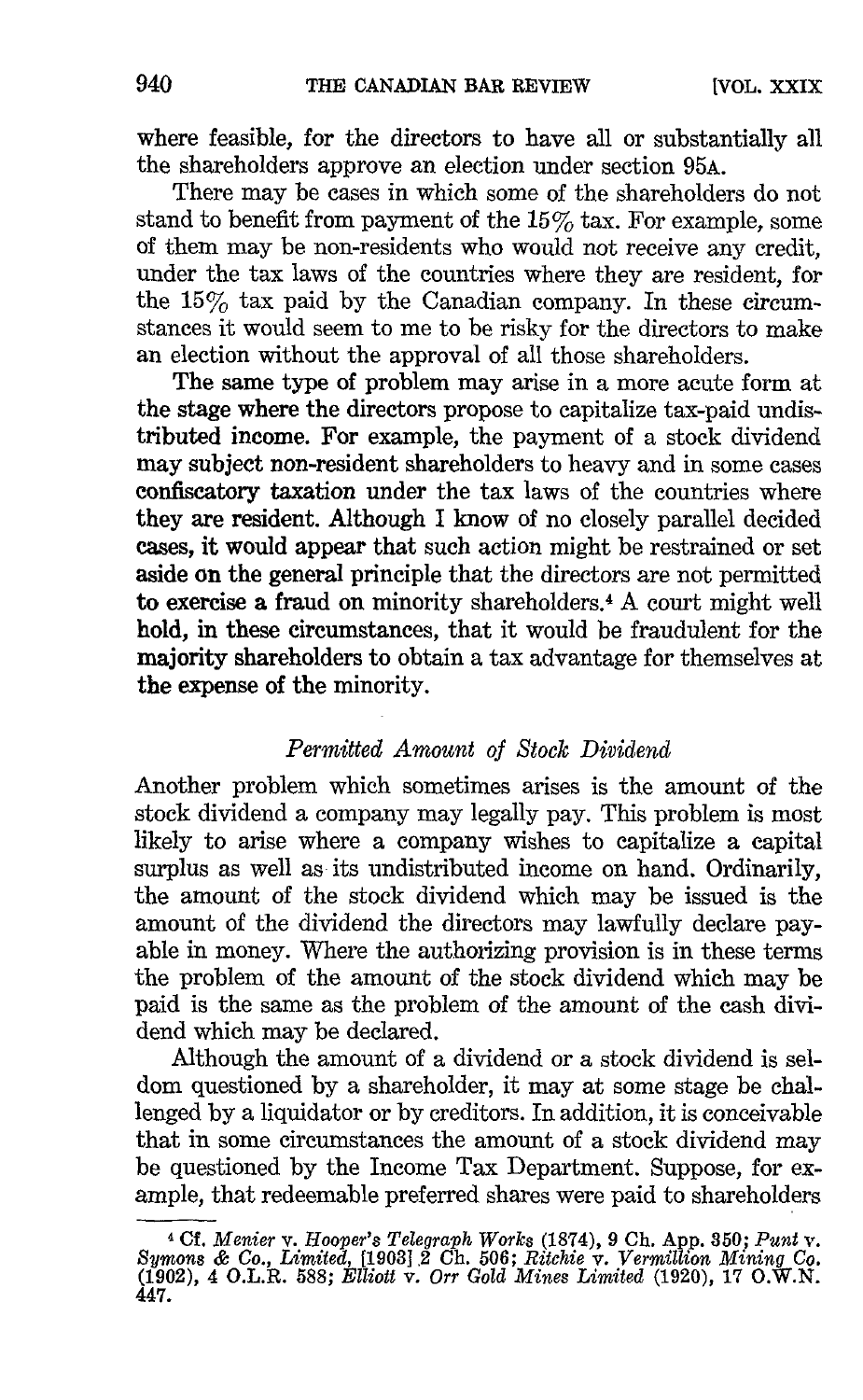as a stock dividend, in an amount greater than the company might legally pay. The payment would be ultra vires and the issue of the shares would be null and void, at least to the extent that the stock dividend exceeded the amount legally permissible.<sup>5</sup> On redemption of the preferred shares, the Department might contend that the excess is taxable under section 8 of the Income Tax Act, on the ground that the company has appropriated funds to its shareholders otherwise than by payment of a stock dividend. It may therefore be important in some cases to determine the amount a company may legally distribute as a dividend.

It is clear that a dividend may ordinarily be paid to the extent of a company's earned surplus. More difficult questions arise in connection with capital surplus. The authorities are quite clear that where capital assets have been sold at a profit the resulting capital surplus, being a realized surplus, is one from which dividends can ordinarily be paid.<sup>6</sup> Where, however, a capital surplus is unrealized, the legal position is less clear. An unrealized capital surplus ordinarily arises from writing up-the value of assets on the company's books. The problem is complicated to some extent by differences in the provisions of various Canadian corporation statutes . Some of these statutes contain no provision limiting the amount of dividends which may legally be paid.<sup>7</sup> Most of the case law on the question is based on the English statute, which contains no such provision. Other corporation statutes expressly pro= vide' that a company may not pay a dividend which will impair or diminish its capital stock.<sup>8</sup>

There are practically no British or Canadian authorities which deal directly with the question whether a dividend may be paid from a surplus resulting from writing up the value of assets. There are a number of cases, however, which touch on this problem and a number of judicial dicta. In only one of these cases, so far as <sup>I</sup> am aware, was the court concerned with the interpretation of a corporation statute expressly limiting the amount of dividends

 $^{5}$  Cf. Lindsay v. Imperial Steel and Wire Co. (1910), 21 O.L.R. 375; Hood

v, Caldwell (1921), 50 O.L.R. 387, at p. 421.<br>
<sup>6</sup> Lubbock v. British Bank of South America, [1892] 2 Ch. 198; Cross v.<br> *Factor* F. Company of the Hotel of the Hotel of the Hotel of the Hotel of the Hotel of the Hotel of Imperial Continental Gas Association, [1923] 2 Ch. 553. However, in Foster v. New Trinidad Lake Asphalt Company Limited, [1901] <sup>1</sup> Ch. 208, it was held that a realized profit on an individual capital asset could not be distributed

without taking into account the value of the other capital assets.<br>The Companies Acts of Alberta, British Columbia and Nova Scotia are

In this class.<br>
<sup>8</sup> The Dominion Companies Act and the Companies Acts of Manitoba,<br>
New Brunswick, Ontario, Prince Edward Island, Quebec and Saskatchewan contain such provisions.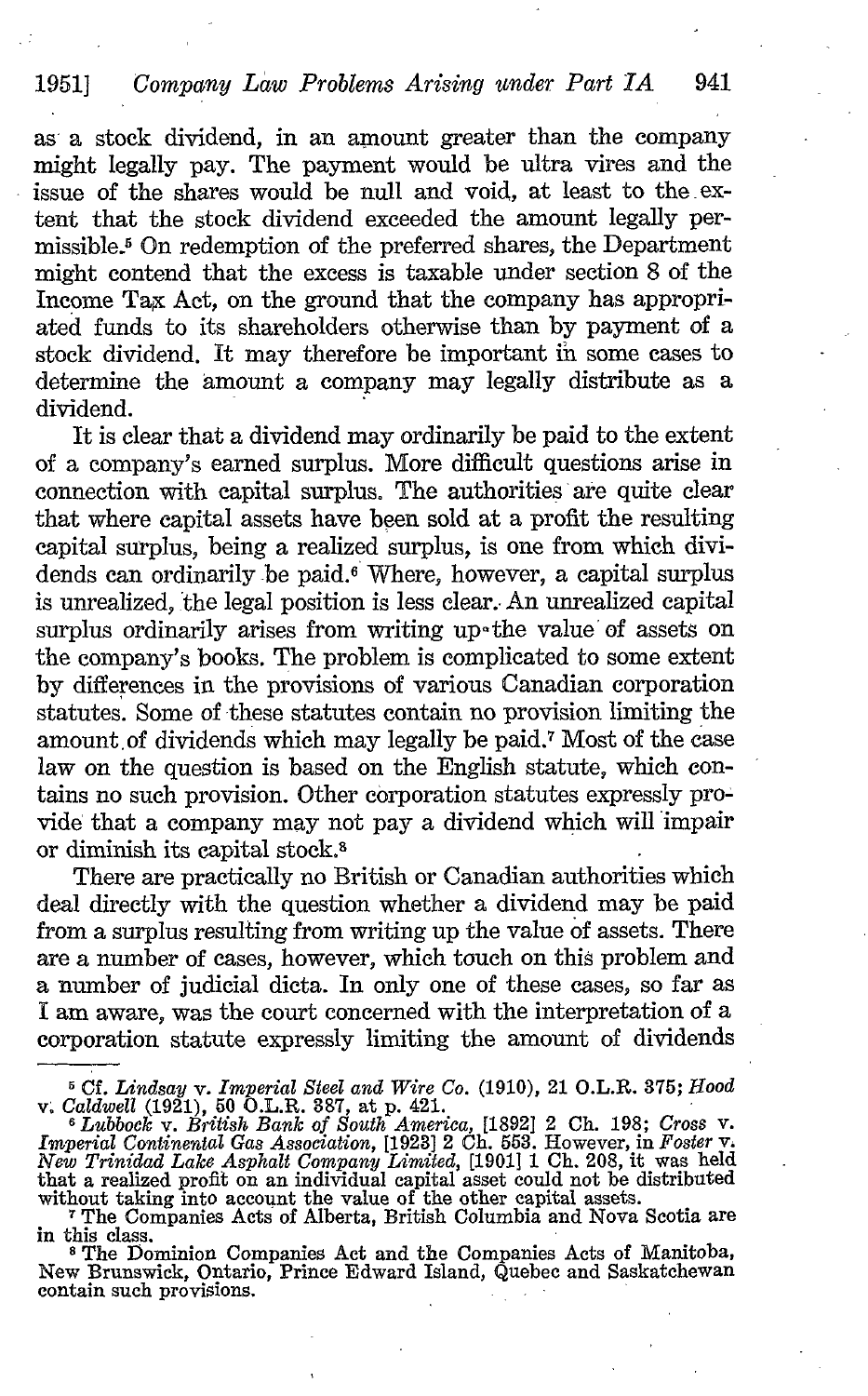which may be paid. This was the case of *Executors* of *Massey* Estate v. Minister of National Revenue,<sup>9</sup> in which Chief Justice Duff was commenting on the provision of the Dominion Companies Act corresponding to the present subsection (1) of section 83. The section provided that "no dividend shall be declared which will impair the capital of the company". Chief Justice Duff made this statement:

This section does not prevent the distribution of a capital profit provided the effect of doing so will not reduce the value of the assets below the sum total of the liabilities and the share capital. Broadly, it may be said that the company may distribute any of its assets among the shareholders so long as such is not the result of the distribution.

You will note that Chief Justice Duff appeared to regard the value of a Dominion company's assets as being the criterion of whether it can pay a dividend. From this it may be argued that if a writeup of the company's assets can be supported by a proper valuation, dividends may be paid from the capital surplus resulting from the writeup.

A decision of <sup>a</sup> New York court in the case of Randall v. Bailey<sup>10</sup> deals with the question of whether unrealized appreciation in the value of a company's assets may be taken into account in determining the amount of dividend which might be legally declared.

Since the judgments in this case went into the problem very fully, I will tell you something about the facts and the decision. The fixed assets of a terminal and warehousing company had in creased greatly in value. They were revalued and written up on the company's books accordingly. A dividend was then paid out of the capital surplus resulting from the writeup. The court held that this dividend was properly paid and that the directors were not liable for having paid it . In delivering judgment, Mr. Justice Walter made this statement:

It is to be emphasized at the outset that the question is not one of sound economics, or of what is sound business judgment or financial policy or of proper accounting practice, or even what the law ought to be. My views of the business acumen or financial sagacity of these directors, as well as my views as to what the legislature ought to permit or prohibit, are entirely immaterial. The question <sup>I</sup> have to decide is whether or not an existing statute has been violated . The problem is one of statutory construction.

The New York Corporation Statute provided that "no stock corporation shall declare or pay any dividend which shall impair its

 $\frac{1}{2}$ [1940] S.C.R. 191.

<sup>&</sup>lt;sup>10</sup> 23 N.Y.S., 2d 173; affirmed 29 N.Y.S. 2d 512.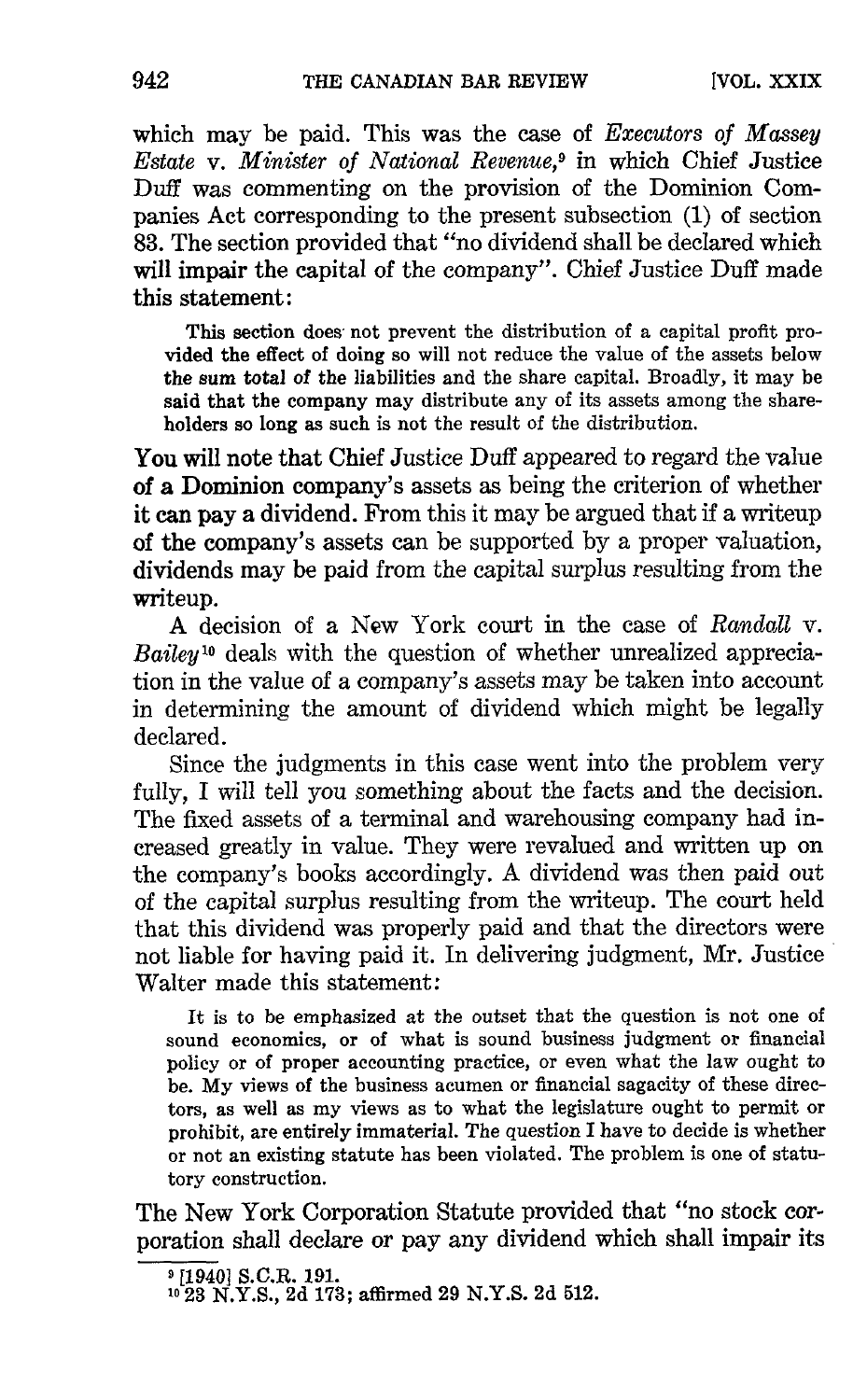## 1951] Company Law Problems Arising under Part IA 943

capital or capital stock, nor while its capital or capital stock is impaired", a provision very similar to the corresponding provisions in the Dominion Companies Act and several of the provincial Acts. In interpreting it, Mr. Justice Walter made these statements:

<sup>I</sup> am of the opinion that the same reasons which show that unrealized appreciation must be considered are equally cogent in showing that unrealized depreciation likewise must be considered. In other words, the test being whether or not the value of the assets exceeds the debts and the liability to stockholders, all assets must be taken at their actual value.

I see no cause for alarm over the fact that this view requires directors to make a determination of the value of the assets at each dividend declaration . On the contrary, I think that is exactly what the law always has contemplated that directors should do. . . . What directors must do is to exercise an informed judgment of their own, and the amount of information which they should obtain, and the sources from which they should obtain it, will of course depend upon the circumstances of each particular case.

You will observe that this interpretation of the New York provision appears to coincide with Chief Justice Duff's view as to the meaning of the comparable provision of the Dominion Companies Act:

Section 33(1) of the Dominion Companies Act provides that no dividend shall be declared when the company is insolvent or which renders the company insolvent, or which will impair the capital of the company. It also stipulates that, for the purpose of determining a company's solvency, no account shall be taken of a writeup of its assets, unless the writeup took place at least five years before the date of the dividend in question. It may be argued by implication from this provision that, in some circumstances at least, such a writeup by a Dominion company may be taken into account for the, purpose of determining whether the company's capital has been impaired.

Where the incorporating statute contains no provisions relating to the payment of dividends, the value of a company's assets in relation to capital stock is not the sole criterion whether a dividend may be paid. It has been held, for example, that if fixed assets have been lost, current profits may nevertheless be distributed by such a company." But there is some authority to the effect that an upward revaluation of a company's assets may

<sup>&</sup>lt;sup>11</sup> Verner v. General and Commercial Investment Trust,  $[1894]$  2 Ch. 239;<br>weavenly  $S_1 A_2 C_1 = G_1$  when  $\frac{1}{2}$  in  $S_2 C_3$  and  $S_3 C_4$  and  $S_4 C_5$  when  $S_5 C_6$  when Ammonia Soda Co. v. Chamberlain, [1918] 1 Ch. 266. The former case was<br>commented on in Bond v. Barrow Haematite Steel Co., [1902] 1 Ch. 353, at p.<br>266 april 120001 v. Comunity Co., 777  $366, \,\mathrm{and}\,\mathrm{in}\,Dovey\,\mathrm{v}.\,Cory\!,[1901]\,\mathrm{A.C.}\,477,\,\mathrm{at}\,\mathrm{pp.}\,493\text{-}4.$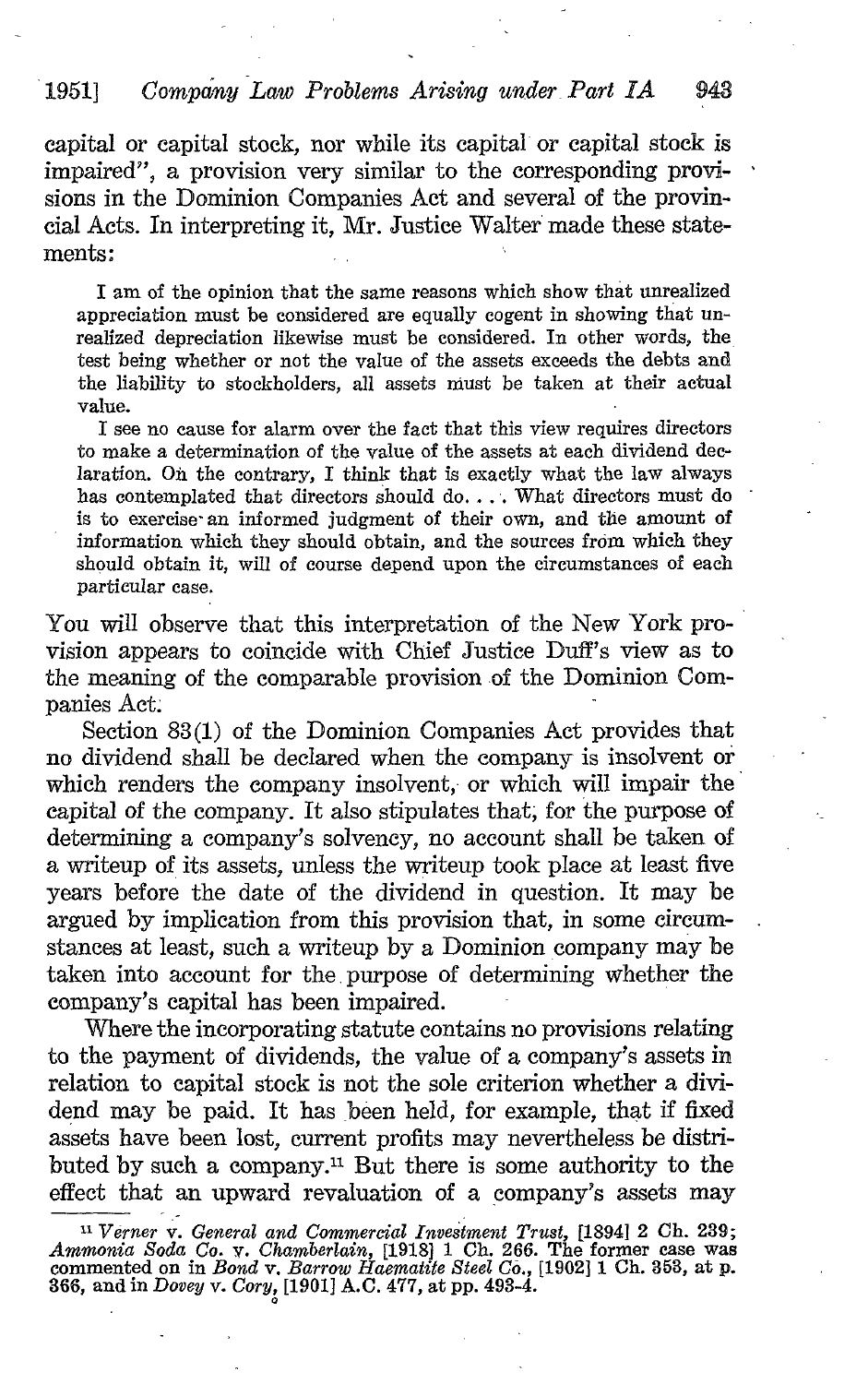be taken into account in determining the amount of dividend which its directors may declare.

In the case of Rex v. Meilicke,<sup>12</sup> Mr. Justice Martin of the Saskatchewan Court of Appeal made this statement: "it appears that accretions to capital not realized but immediately realizable and proved to exist must be taken into account in determining the amount of divisible profit". As authority for this opinion he referred to the decision in Re Midland Land & Investment Corp. Ltd.<sup>13</sup> In this case the directors had prepared a balance sheet based on an upward revaluation of the company's assets, which consisted of building lands, ground rents, contracts and options. Mr. Justice Chitty concluded that in a trading concern the directors are entitled to treat the surplus arising from a just and fair valuation as a profit, if they take all the precautions which ordinary prudent men of business engaged in a similar business would take. He was of the opinion that the directors would be justified in relying on the opinion of an experienced and skilled valuator in determining whether there was a profit from which a dividend could be paid. He indicated, however, that greater caution would have to be exercised in a business where the turnover is not rapid, where the nature of the business is eminently speculative or where the company cannot bring its commodity into the market rapidly. It is not clear whether Mr. Justice Chitty intended his reasoning to apply in cases where fixed assets are revalued, or only where circulating assets are written up on a company's books.

Where depreciation has been taken on a company's books but the fixed assets have not actually decreased in value by the amount of the depreciation, special considerations may apply. There are authorities which indicate that in such circumstances the directors may write the value of the assets up to their proper value, not exceeding cost, and pay dividends out of the resulting surplus. <sup>1</sup><sup>4</sup>

It is also established that where there is an increase in the value of fixed assets, which can be supported by an appraisal, the directors may wipe out a debit balance in the profit and loss account by resolution applying the capital surplus against it, and then pay dividends out of current earnings.<sup>15</sup>

Where it is desired that a company should capitalize a capital surplus by the payment of a stock dividend, consideration should

<sup>&</sup>lt;sup>12</sup> [1938] 3 D.L.R. 33, at p. 45.

<sup>&</sup>lt;sup>13</sup> Not reported but referred to at length in Palmer's Company Precedents

<sup>(15</sup>th ed.) Part 1, at pp. 824-6. <sup>14</sup> Bishop v. Smyrna Ry. Co., [18951 2 Ch. 596; Ammonia Soda Co. v. Chamberlain, [191811 Ch. 266 ; Stapleyv. Read Brothers, Limited, [192412 Ch. 1. <sup>15</sup> Ammonia Soda Co. v. Chamberlain, supra footnote 14.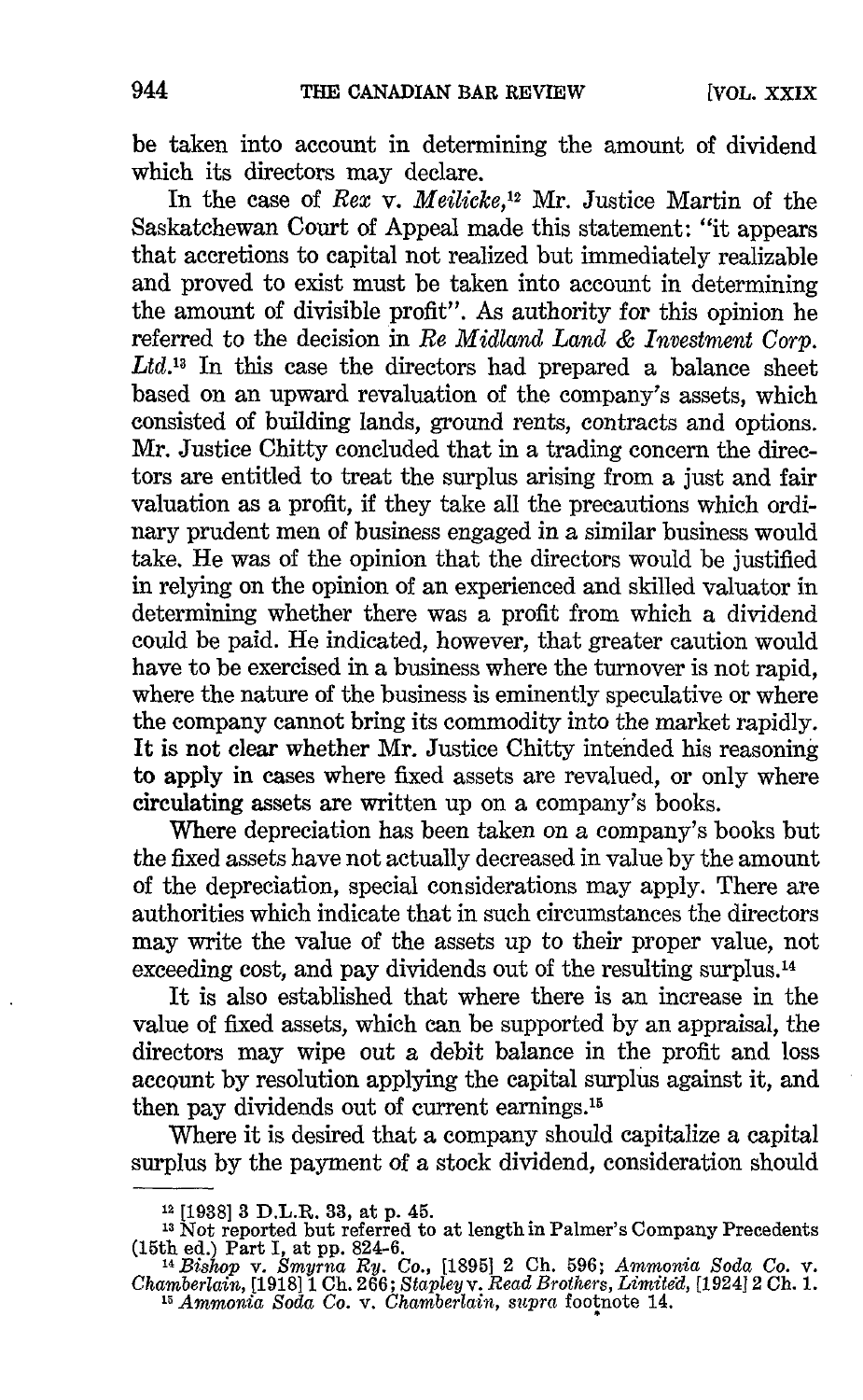# 1951} Company Law Problems Arising under Part IA 945

be given to the case law as well as the terms of the relevant corporation statute relating to the payment of dividends. Even when you reach a conclusion on the proper principle to be applied in a given case, there may still be difficult problems of valuation. The authorities indicate, however, that a court will not substitute its views on the value of property for those of the directors if the directors have informed themselves fully and have acted prudently.<sup>16</sup>

Where a company receives a stock dividend from a subsidiary, the question may arise whether the directors may write up the investment in the subsidiary on the company's books, and pay a stock dividend in respect of the surplus resulting from the writeup. The stock dividend may or may not represent an increase in the value of the subsidiary's assets over what it was at the time its shares were acquired by the parent company. If the stock dividend does represent such an increase in value, there would be a strong argument that the directors of the parent company might write up the value of the subsidiary on the parent company's books by the amount of the stock dividend and might then pay a stock dividend from the resulting surplus. The safer practice may be for the parent company not to pay a stock dividend in respect of the surplus until the shares it holds in the subsidiary company have been redeemed or reduced. At that time the surplus would become a realized capital surplus. -

#### Whether a Stock Dividend is Capital or Income of a Trust

Another problem sometimes arises where a stock dividend is paid to a trustee and one beneficiary of the trust is entitled to the income and another to the capital. If the trust instrument is silent on the disposition of stock dividends received by the trustee, the question arises whether the stock dividend is income or. capital of the trust. It would appear to me to be reasonable and equitable that a stock dividend should be treated as income of a trust, since it represents earnings of the company. The courts however have reached other conclusions.

There are a number of cases dealing with the question whether a stock dividend is income or capital in the hands of the recipient.

<sup>16</sup> Cf. In re City Equitable Fire Insurance Company, Limited, [1925] Ch. 407. In that case Romer J. indicated (at pp. 471-4) that, before recommending a dividend, the directors should have a complete and detailed list of the company's assets and investments prepared for their use and should not be satisfied as to the value of the assets merely by the assurance of their chair-<br>man, however apparently distinguished and honourable, or with the expres-<br>cian, a the expres- $\sin$  of the belief of the auditors, however competent and trustworthy.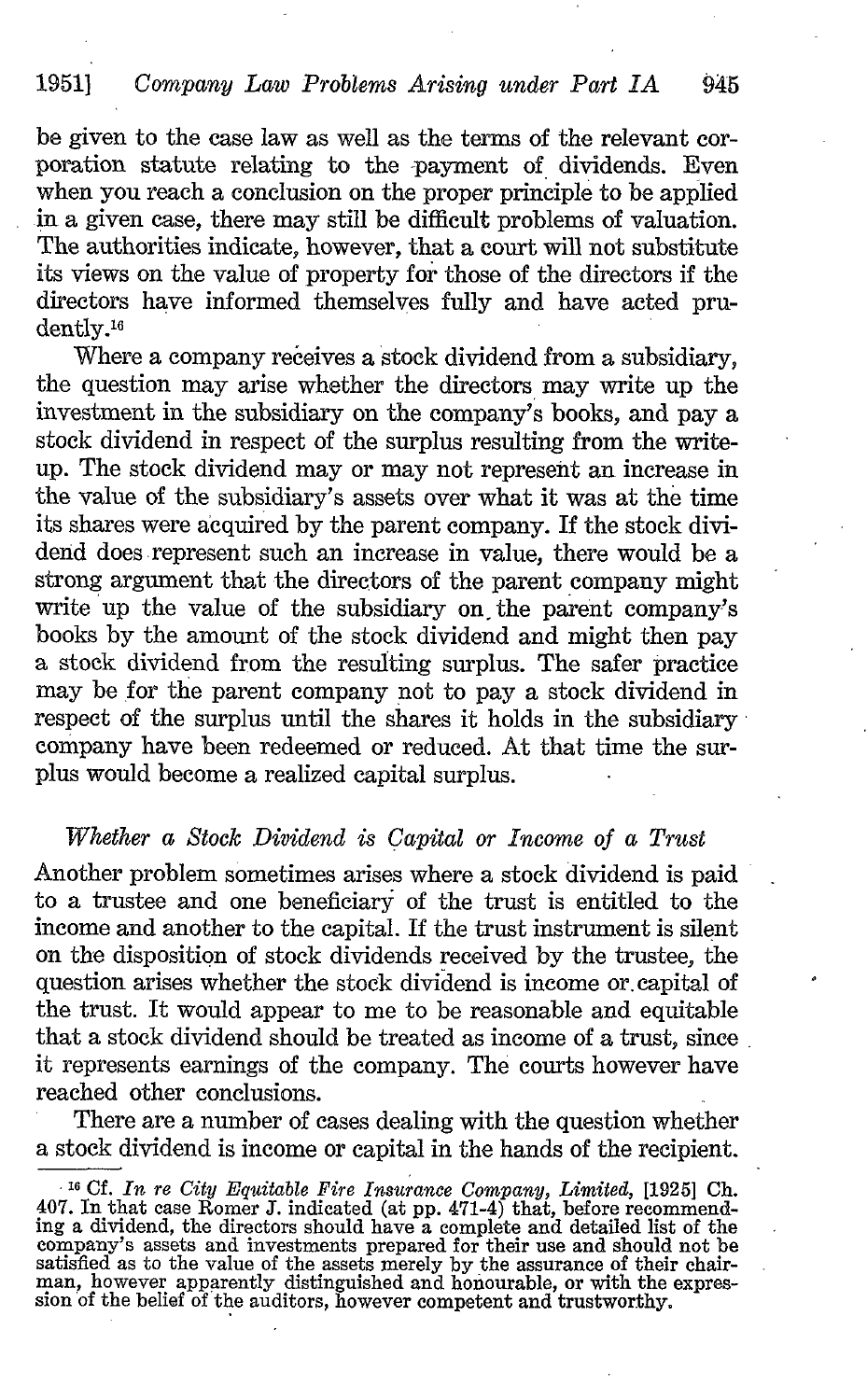In some of these cases the question was whether the income beneficiary or the capital beneficiary of a trust was entitled to a stock dividend received by the trustee. In others the question was whether the stock dividend should be included in the income of the recipient for income tax purposes under the English Income Tax Act, which made no specific provision in that respect. In both types of case the courts have held that the decision depends upon whether the company intended to distribute the accumulated profits as a dividend or to convert them into capital." The difficulty occurs in determining the company's intention and the decided cases are not particularly helpful. In the leading case of Bouch v. Sproule, Lord Herschell said that in order to determine the intention of the company for this purpose it is necessary to look at both the substance and the form of the transaction.<sup>18</sup> But then Lord Sumner made this statement in  $C.I.R. \nabla$ . Fisher's  $Ex$ ecutors:

Sometimes again it is the 'intention' of the company that is said to be dominant; sometimes it is what the company 'desired' to do. In any case desires and intentions are things of which a company is incapable. These are the mental operations of its shareholders and officers. The only intention, that the company has, is such as is expressed in or necessarily follows from its proceedings. It is hardly a paradox to say that the form of a company's resolutions and instruments is their substance.<sup>19</sup>

On the other hand, in the case of C.I.R. v. Blott Lord Sumner said this :

I do not apprehend that a company can affect the taxing rights of the Crown against a shareholder by the particular name that it chooses to attach to its proceedings. $20$ 

And in *Bouch* v. Sproule Lord Watson made the following statement:

Various resolutions were passed by the company at that and also at subsequent meetings; but I do not consider the terms of these resolutions as of material importance, because they merely provide the requisite machinery for enabling the directors to carry into effect the scheme suggested in their report. For the same reason, <sup>I</sup> do not think any importance can be attached to the form of the dividend warrant and allotment of new shares, which was subsequently issued to the shareholders by the officers of the company. None of these documents can, in my opinion, affect the substance of the scheme, which was recommended in the report of the directors and adopted by the company.

<sup>&</sup>lt;sup>17</sup> See Bouch v. Sproule (1887), 12 App. Cas. 385, at pp. 398-9; I.R.C. v. Blott, [1921] 2 A.C. 171.

<sup>&</sup>lt;sup>1s</sup> Bouch v. Sproule, supra footnote 17, at p 398.<br><sup>19</sup> [1926] A.C. 395, at p. 411.<br><sup>20</sup> [1981] **A.C. 3171.** 

<sup>20</sup> [192112 A.C: 171, at pp. 210-11.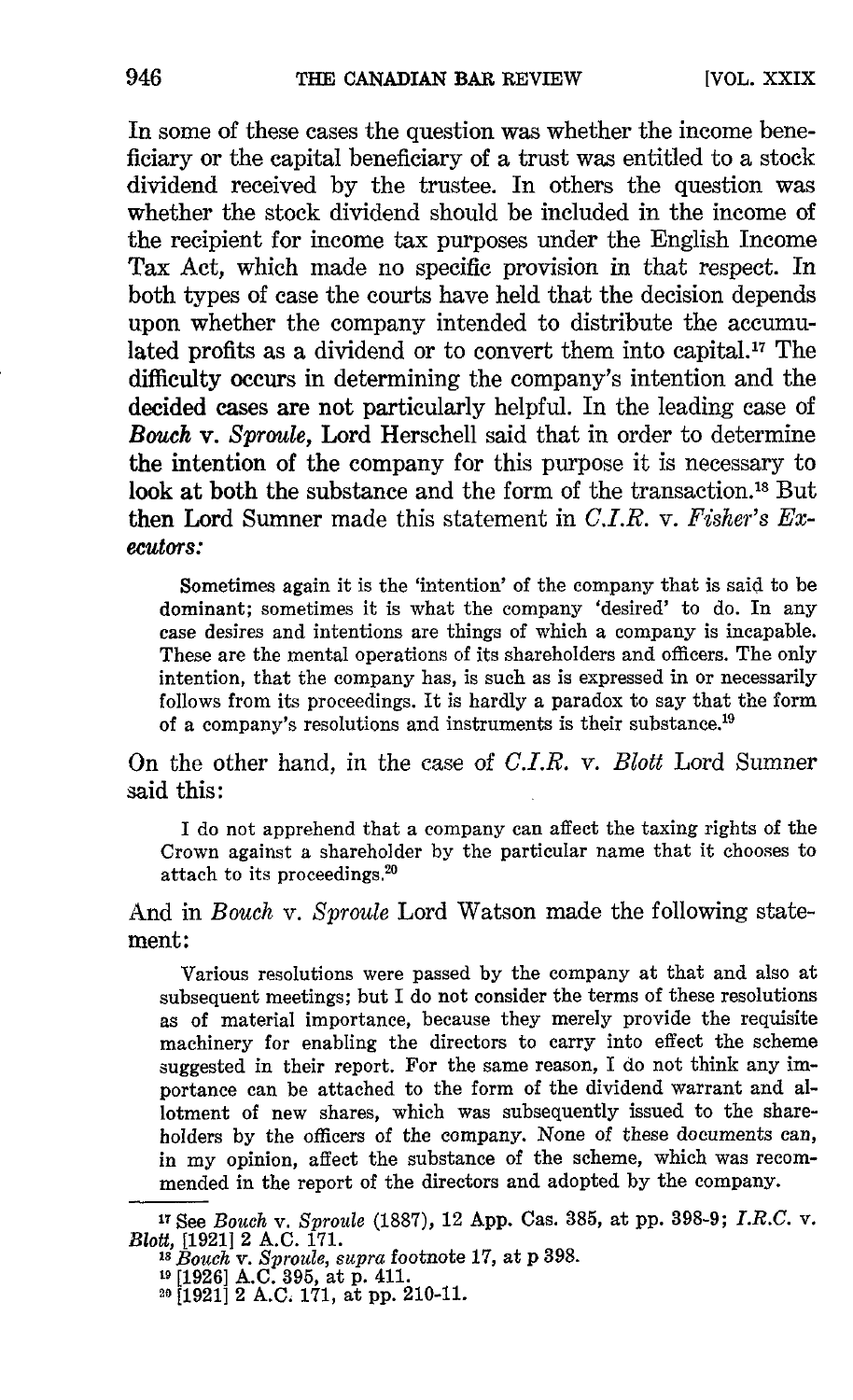# 1951] Company Law Problems Arising under Part IA 947

It is not very clear from the cases what the determining factors are in deciding whether a company's intention is to distribute its accumulated profits or to capitalize them. There are at least eight English cases in which it has been held that a stock dividend constitutes capital.<sup>21</sup> On the other hand, in In re Malam<sup>22</sup> it was held that a stock dividend constitutes income . There were two facts' in this case which might distinguish it from other cases in which stock dividends were held to be capital. One was that the company allowed shareholders the option to take either cash or shares. In certain of the cases in which a stock dividend was held to be capital, such as Bouch v. Sproule, the shareholders were likewise given an option to take cash instead of shares, but in those cases the option was held to be of no importance since the shares were more valuable and, it was obviously- in the interests of all the shareholders to take them rather than the cash. <sup>2</sup><sup>3</sup> The other possible ground for distinguishing the  $Malam$  case from the other English cases is that in that case the company had assets not actually employed in the business, which were sufficient to pay the entire dividend in cash.

There are only three reported Canadian cases on this question of which <sup>I</sup> am aware. In all of them the courts were of the opinion that the stock dividend in question constituted income. One of these cases is Quintal v. Bohemier, $24$  in which it was held that, under the Quebec civil law, stock dividends received by an estate were in law and in fact revenues as distinct from capital. In the case of Re Lennox<sup>25</sup> the Manitoba Court of Appeal held that a dividend paid partly in cash, partly in preferred stock and partly in debentures of the company should be regarded as income and not as capital in the hands of the shareholders . The third Canadian case is  $Re Bichrell$ ,<sup>26</sup> in which Mr. Justice Middleton of the Ontario Court of Appeal held that stock issued in lieu of a dividend on preference shares constituted income in the hands of the recipient. In neither of the last two cases did the courts engage in any- extensive reasoning, merely indicating that they regarded the question as one of fact, dependent upon the intention of the company.

 $25$  [1948]  $4$  D.L.R. 753.<br>25 (1919)  $46$  O L R  $41$ <sup>26</sup> (1919), <sup>46</sup> O.L.R. 416.

<sup>&</sup>lt;sup>21</sup> In re Barton's Trusts (1868), L.R. 5 Eq. 238; Bouch v. Sproule (1887),  $\Lambda_{\rm 2D}$  Cases 385, L.B. C. 171, L.  $\mu_{\rm 2D}$  Eggma, [1913], 1 12 App. Cas. 385; I.R.C. v. Blott, [1921], 2 A.C. 171; In re Evans, [1913] 1<br>Ch. 22: In re Hatton, [1917] 1 Ch. 257; In re Ogilmic (1919), 25 T.I. P. 218. Ch. 23; In re Hatton, [1917] 1 Ch. 357; In re Ogilvie (1919), 35 T.L.R. 218;<br>In re Taylor, [1926] Ch. 923; I.R.C v. Wright, [1927] 1 K.B. 333.<br><sup>22</sup> This distinction was also drawn in C.I.R v. Coke, [1926] 2 K.B. 246.<br><sup>24</sup>

<sup>&</sup>lt;sup>24</sup> (1941), 79 S.C. 198. Cf. *Bishop's College, Lennoxville* v. *Boulton,* [1924]<br>2 D.L.R. 715.<br><sup>25</sup> 119481 4 D.L.R. 753.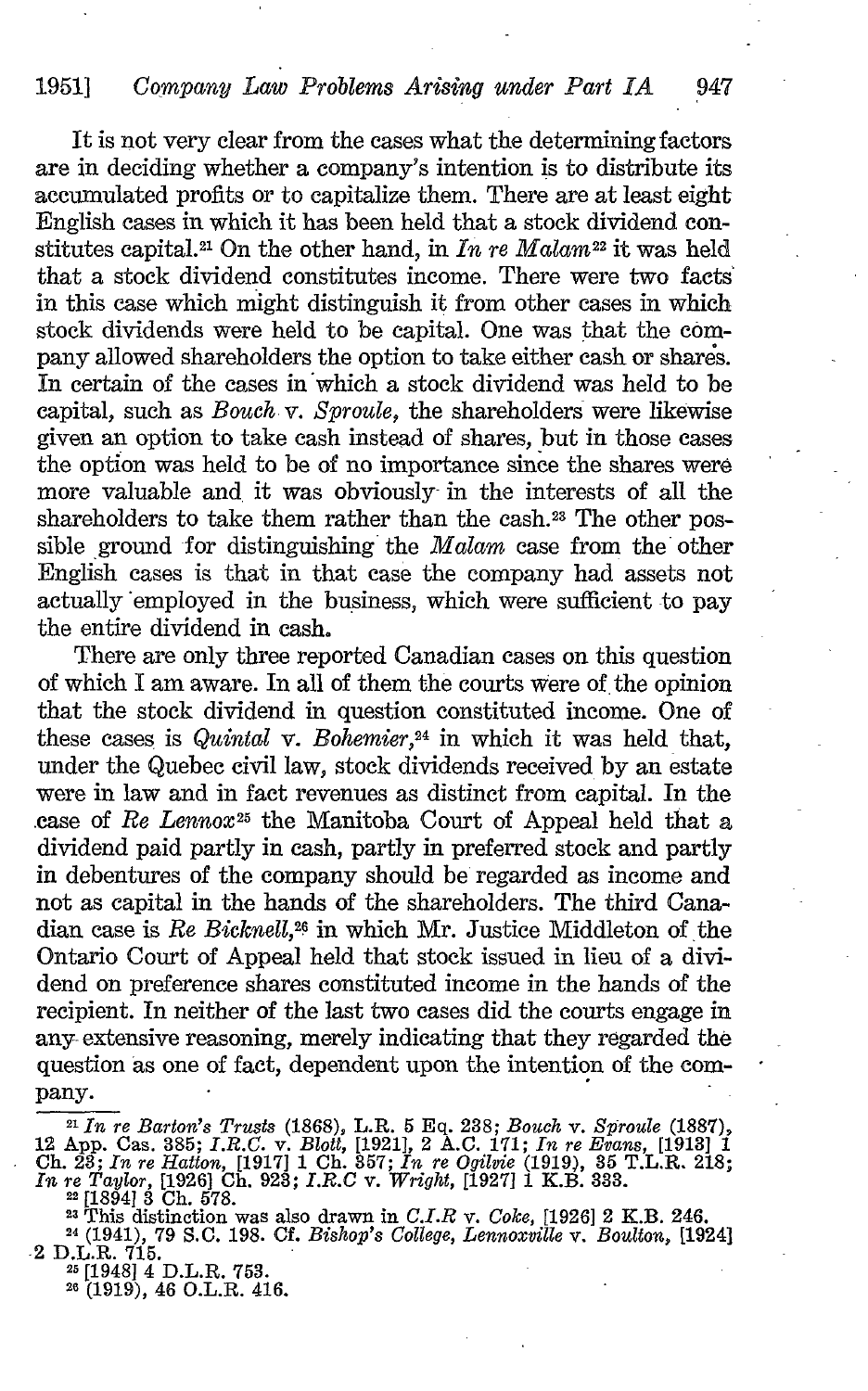In view of the existing state of the authorities it is very difficult to determine whether a stock dividend constitutes income or capital in the hands of a trustee shareholder. In spite of Lord Sumner's statement that the form of the transaction is conclusive as to its substance, it would appear that the courts will consider the surrounding circumstances. If, for example, a stock dividend in redeemable preferred shares is issued with the intention of redeeming it immediately, I should think the courts would likely hold it to be income. If a stock dividend were issued to the holders of preferred shares in satisfaction of arrears of dividends it is more likely that it would be considered to be income than if it had been issued to common shareholders. But no matter what the circumstances are, it may be difficult to forecast with any degree of certainty whether a stock dividend will constitute income or capital in the hands of a trustee shareholder.

Where shares of a closely held company are held by a trustee, it may be advisable for the directors, before declaring a stock dividend, to consider its ultimate disposition as between beneficiaries of the trust. One solution to the problem, in the case of a trust which has no infant beneficiaries, might be for the beneficiaries of the trust to agree as to the disposition of the stock dividend. Where a new trust is being established with separate capital and income beneficiaries and the property of the trust includes company shares, specific provision should be made in the trust instrument for the treatment of stock dividends received by the trustee. In drawing wills this question should also be considered and it may be advisable to review existing wills with the point in mind.

# Payment of Dividends in Debentures

There are several cases which indicate that if a company issues debentures to its shareholders in lieu of a dividend, the debentures may constitute capital in the hands of the recipients.<sup>27</sup> A company will not ordinarily have power to declare a dividend payable in its own debentures unless there is express power to do so in the incorporating statute or the company's charter, or the shareholders unanimously agree to accept the debentures in lieu of cash. If the directors have power to issue debentures, it would appear that this method might be employed by a company to effectuate a tax free distribution of its tax-paid undistributed income. How-

<sup>&</sup>lt;sup>17</sup> C.I.R. v. Fisher's Executors, [1926] A.C. 395; Whitmore v. C.I.R. (1925), 10 T.C. 645; Commissioner of Income Tax, Bengal v. Mercantile Bank of *India, Limited*, [1936] A.C. 478; Commissioners of Inland Revenue v. Mar